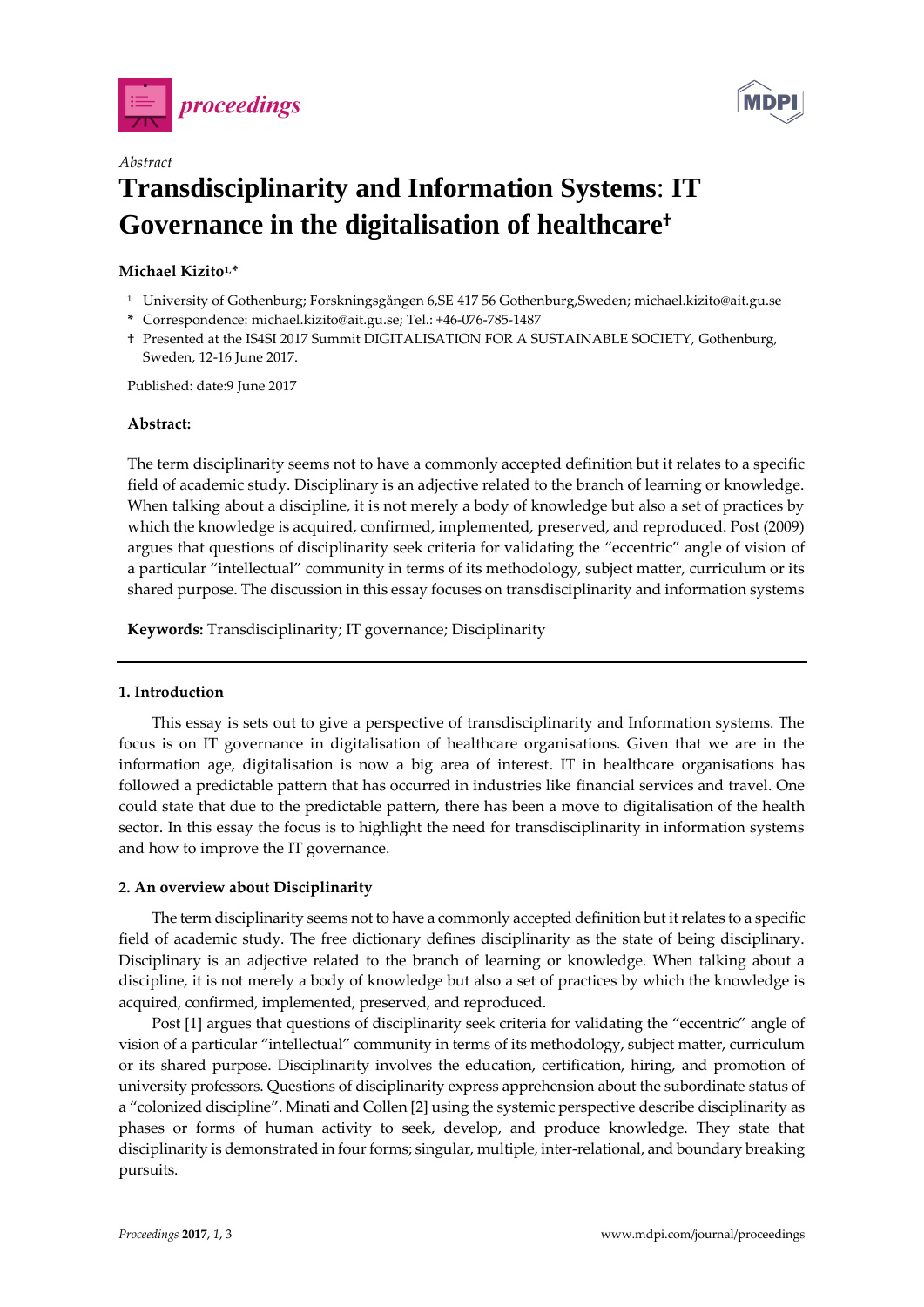Universities possess incentives to engage in interdisciplinary approaches in circumstances where the problems resist a solution within the parameters of traditional disciplinary perspective. Many of the universities worldwide have research agendas that keep changing and to be able to meet this changing agenda calls for transformation of knowledge practices on top of complementary changes in the internal organisation of universities and in the composition of external disciplinary institutions.

Today, information systems are pervasive in almost all aspects of life. This calls for collaboration across disciplines. For instance information systems can be used to reduce the negative effect of the industry in almost all aspects of life. The way information systems are used to facilitate green information technology in other industries is the same way information systems can be used to facilitate transdisciplinary research in other disciplines. Madni [3] suggests an alternate view of a shared ontology that overcomes mismatches in terms and concepts as an example of transdisciplinary invention. The creation and use of frameworks is a more theoretical example of transdisciplinary work in information systems. Elliot [4] argues that the development of frameworks is one way of integrating perspectives from different disciplines centred around one complex problem. The main attributes of the four practices of disciplinarity are collaborative nature, goal or objective, disciplinary nature or knowledge, theoretical nature, reason for the research, methods, results, scope and properties. Much as only four practices are discussed, it does not rule out the fact that other possibilities may be existent. These practices are for conceptual convenience to comprehend relations, systemicity, and complexity.

It therefore necessitates the realisation that the complexification of the focus and the involved relationship among the disciplines, compels researchers toward transdisciplinarity. Stichweh [5], argues that disciplines shape scientific research by forming the primary institutional and cognitive units in academia, on which the internal differentiation of science into specialized curricula, professions and research is based. A common pattern of members communicating within their community, sharing basic assumptions and examples regarding meaningful problems, standards for reliable and valid methods, and also looking out for what is considered a good solution to a problem is noted. The basis for modern science's gains and preserves is disciplinary structures. Following through the main attributes of the practices of transdisciplinarity, we can say that boundaries between disciplines are evolving—by increasing specialization through internal differentiation within the disciplines, and by the integration of disciplines.

#### **3. A brief about transdisciplinarity and Information systems**

The search for innovation in fundamental scientific problems, is one motive for transgressing disciplinary boundaries and integrating different disciplinary perspectives repeatedly linked with innovation in investigative methods. The other motive is the demands of the knowledge society. They desire a better understanding of and solutions to concrete issues in the life-world as well as functioning as an external driver for transgressing disciplinary boundaries and integrating different disciplinary perspectives. Transdisciplinarity is primarily a form of research for addressing and reflecting on issues in the life world [6]. He calls for the transgression of disciplinary boundaries for identifying, structuring and analyzing problems in research. G.Hirsch Hadorn et al [7] in the Handbook for Transdisciplinary research prefer to use the term transdisciplinarity as suggested by Jantsch [8]. He describes transdisciplinarity as the coordination of all disciplines and interdisciplines in the education/innovation system on the basis of a generalized axiomatics and an emerging epistemological pattern. The collaboration of researchers and actors in the life world is clearly represented in the many definitions of transdisciplinarity. Klein et al. [9] capture the preceding idea in there description of transdisciplinarity and they argue that the core idea of transdisciplinarity is different academic disciplines working jointly with practitioners to solve real world problems.

Pohl and Hirsch Hadorn [10] argue that transdisciplinary research manages problem fields so as to grasp the complexity of problems, take into account the diversity of life world and scientific perceptions of problems, link abstract and case specific knowledge and constitute knowledge and practices that promote what is perceived to be for the common good. On the other hand, Kates [11] argues that the objective which is to constitute knowledge and practices that promote what is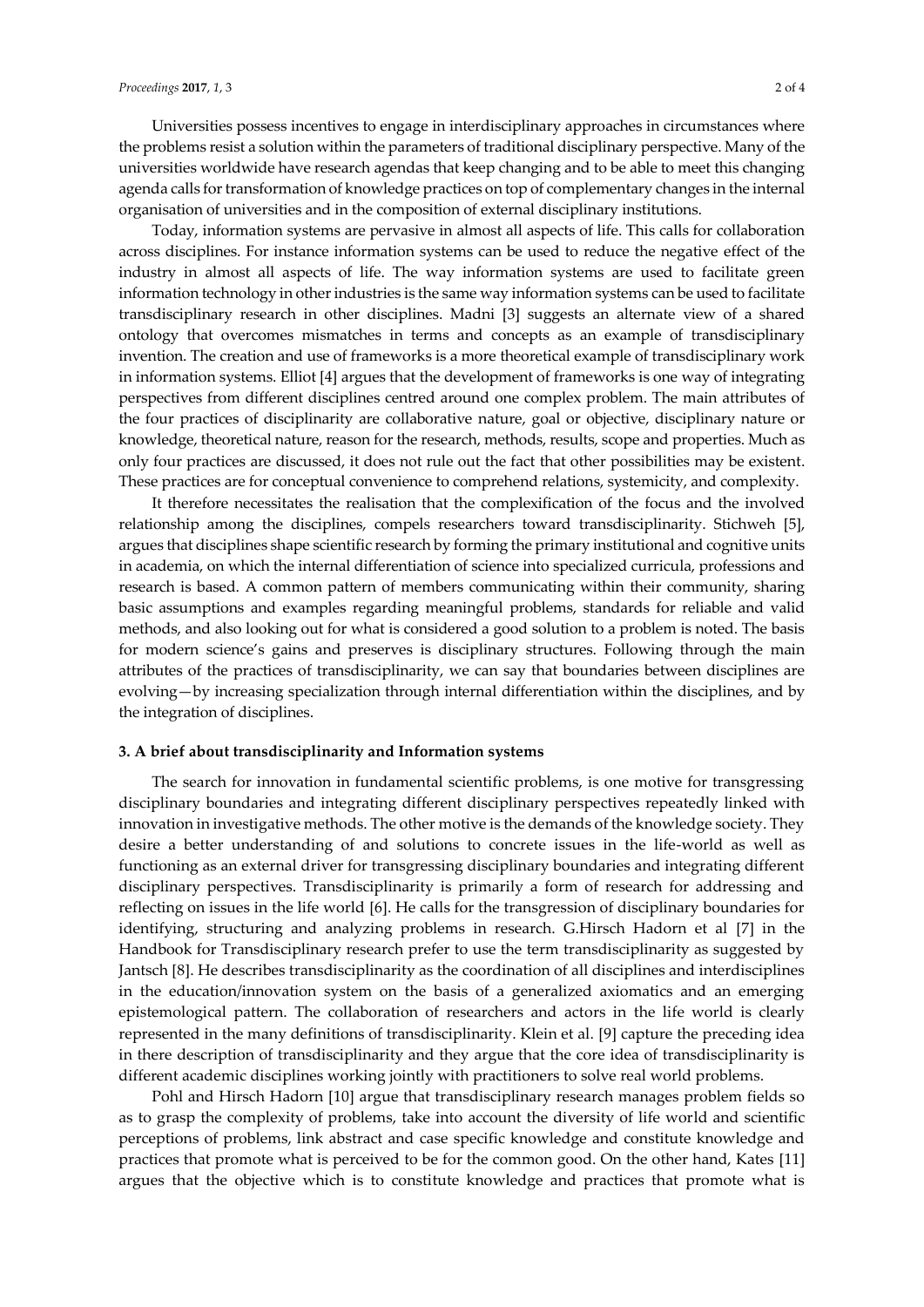perceived to be for the common good, is rarely explicitly stated in a definition much as it is implied for instance by the term sustainability science.

There are three types of knowledge that are related to transdisciplinary research; namely systems knowledge, target knowledge and transformation knowledge. ProClim [12] defines systems knowledge as knowledge of the current status, target knowledge as knowledge about a target status and transformation knowledge as knowledge about how to make the transition from the current to the target status.

The degradation of ecosystems, over exploitation of natural resources, climate change, wealth inequalities, and human conflicts are some of the multiple challenges facing the social-ecological systems. Attaining the goal of sustainability seemed a distant goal but it is now with us and very much an urgent goal. Being able to achieve sustainability requires understanding and management of unprecedented and interconnected challenges. Kates and Parris [13] and Rockstrom et al. [14] argue that these interconnected challenges are threatening the sustainable development of society. This calls for efforts to meet demands of the current generation without compromising the ability of future generations to meet their needs which is the essence of sustainable development. Sustainability science is a relatively new science that seeks to integrate various sustainability disciplines that have emerged in various natural and social sciences over the years. It recognises that sustainability challenges are complex real life world problems which normally have no solution available [9, 11]. On the other hand, when handling sustainability challenges, collaborative efforts by many actors with different perspectives and knowledge sets are required. The growing awareness about the variety of ways in which advances in science and technology can affect the public interest has increased the numbers of groups who wish to influence the outcome of the research process. Sustainability science operates in two modes as advanced by Wiek et al. [15] and these are a problem focused mode of understanding the human environment condition through advanced analytical descriptive tools and a solution oriented mode with a transformational agenda including the willingness to work on practical solutions.

Transdisciplinary research is an approach that has been related to finding solutions to real world problems and is seen as a structured and intensive exchange of academic and societal actors as a further constitutive element [15, 16, 17]. Transdisciplinarity then calls for participatory procedures involving scientists, stakeholders, advocates, active citizens, and users of knowledge. Transdisciplinary research can be described as focusing on societally relevant problems, enabling mutual learning processes among researchers from different disciplines as well as actors from outside academia; and aiming at creating knowledge that is solution oriented, socially robust and transferable to both scientific and societal practice.

Relating transdisciplinarity with my research in IT Governance and the digitalisation in healthcare, I find that healthcare has not moved at the same pace as many other sectors in terms of technological advancement. It would be interesting to find out why. Some of the concerns may be about the privacy of the health records and how the sharing of the patient records is to be done. In my case the focus is on IT Governance which "represents a framework for decision rights and accountabilities to encourage desirable behaviour in the use of IT" [18] (p.8). Given that description of IT Governance, it indicates that the scope is much bigger than only the privacy issues and so it calls for involvement of the various stakeholders in the healthcare sector. Organisations with good IT Governance configuration have been seen to be more successful than the organisation with poorer IT Governance [18]. The fast paced development in technology has led to the digitalisation of society. In healthcare, many of the practitioners are not IT savvy and so it is important that at the beginning of any research project all the stakeholders are brought on board. This will help in the co-production of knowledge of all the stakeholders in the research. Where there are many stakeholders involved to find solutions to real world problems, the transdisciplinary approach would be a good approach to use as it will take into consideration the values and

Transdisciplinary research by nature requires that there are more than one disciplines or partners working together towards solving a societal problem. It is therefore important that transdisciplinary research focuses on the objects of integration and implementation. An integrative